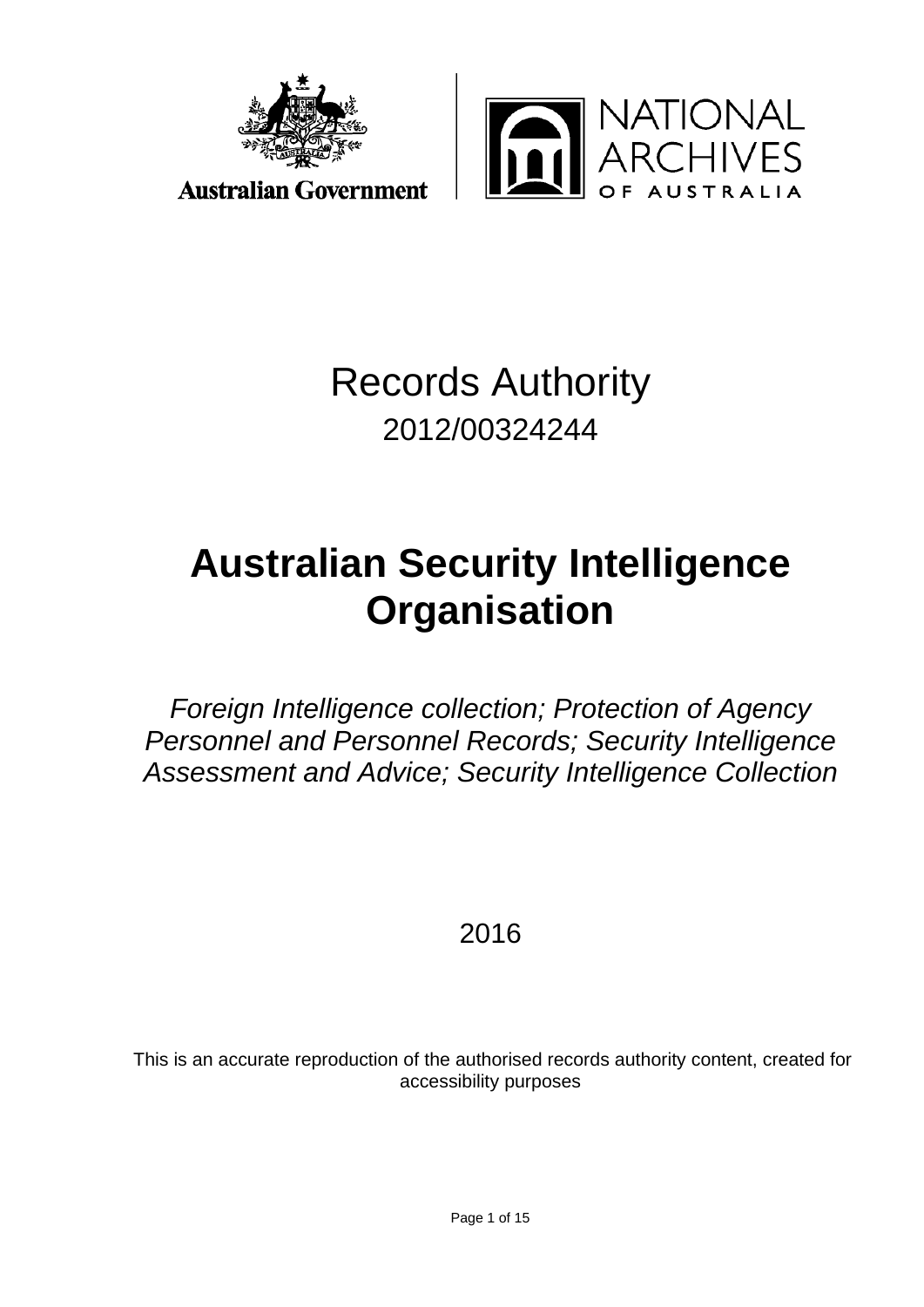## **Change History**

Each entry in this table has been authorised under the *Archives Act 1983*.

Introduction, application notes and authorizations are not part of this document and can be viewed in the respective records authority (as issued). Please contact the National Archives' Agency Service Centre for further information.

| Date        | Changes                                                                                                            |
|-------------|--------------------------------------------------------------------------------------------------------------------|
| 26 Oct 2016 | Class 62230 has been issued under RA 2016/00597104 and inserted in<br>SECURITY INTELLIGENCE ASSESSMENT AND ADVICE. |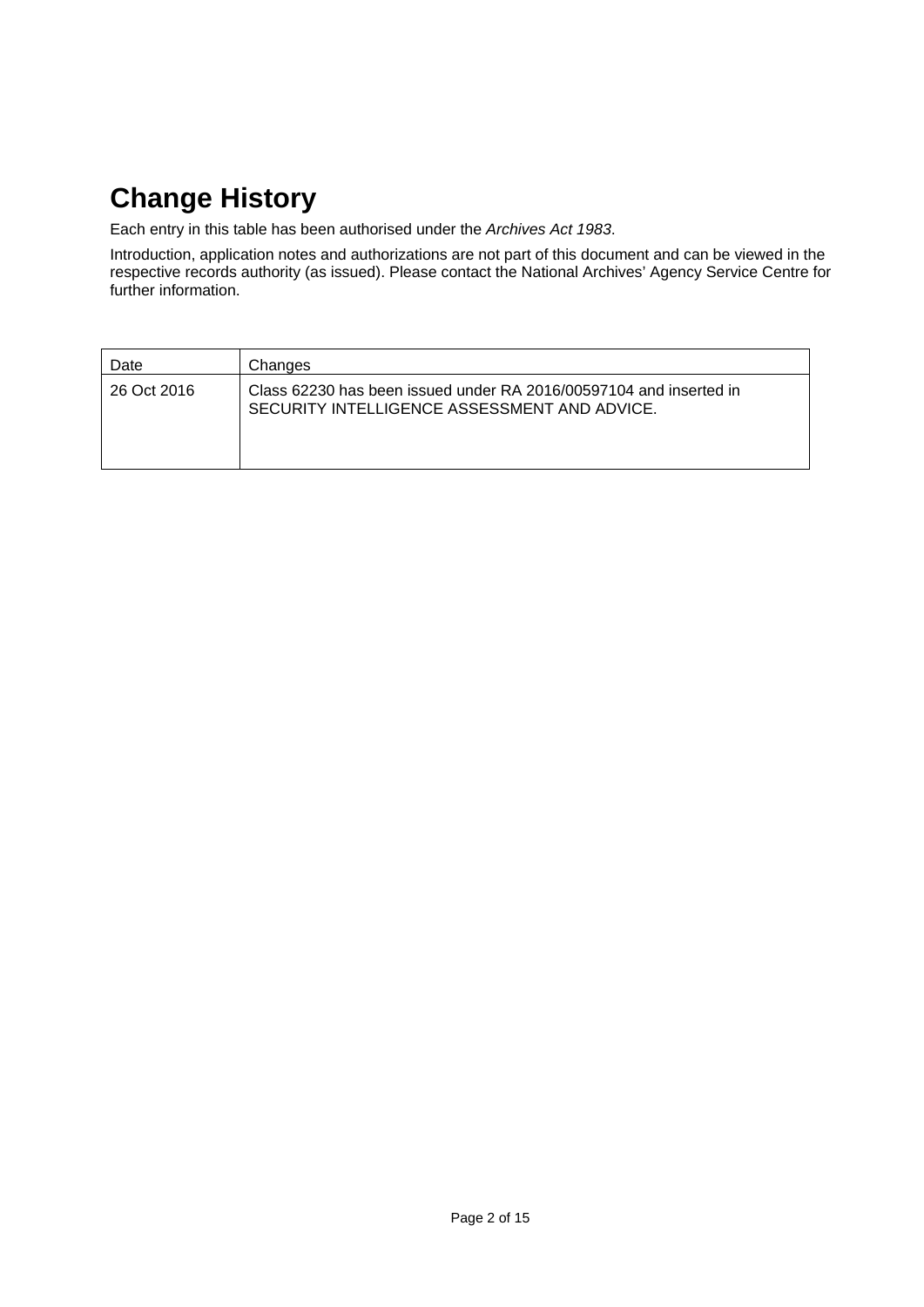

© Commonwealth of Australia (National Archives of Australia) 2016

#### **Copyright**

This product, excluding the National Archives of Australia logo, Commonwealth Coat of Arms or registered trademark, has been licensed under a Creative Commons Attribution-Non-Commercial (CC-BY-NC) Version 4.0 International Licence. You may share, copy, redistribute, remix, transform and build upon this work for non-commercial purposes only. However, you must attribute the National Archives of Australia as the copyright holder of the original work, include the attribution as set out below and indicate if changes were made. The full terms and conditions of this licence are available at [www.creativecommons.org.](http://www.creativecommons.org/)

#### **Attribution**

This records authority is licenced by the Commonwealth of Australia (National Archives of Australia) under a Creative Commons Attribution-Non-Commercial (CC-BY-NC) Version 4.0 International Licence. The original version can be found [on our website.](http://www.naa.gov.au/)

#### **Accessibility**

This is an accurate reproduction of the authorised records authority content, created for accessibility purposes.

#### **Contact Us**

Enquiries relating to copyright or accessibility should be emailed to [recordkeeping@naa.gov.au.](mailto:recordkeeping@naa.gov.au)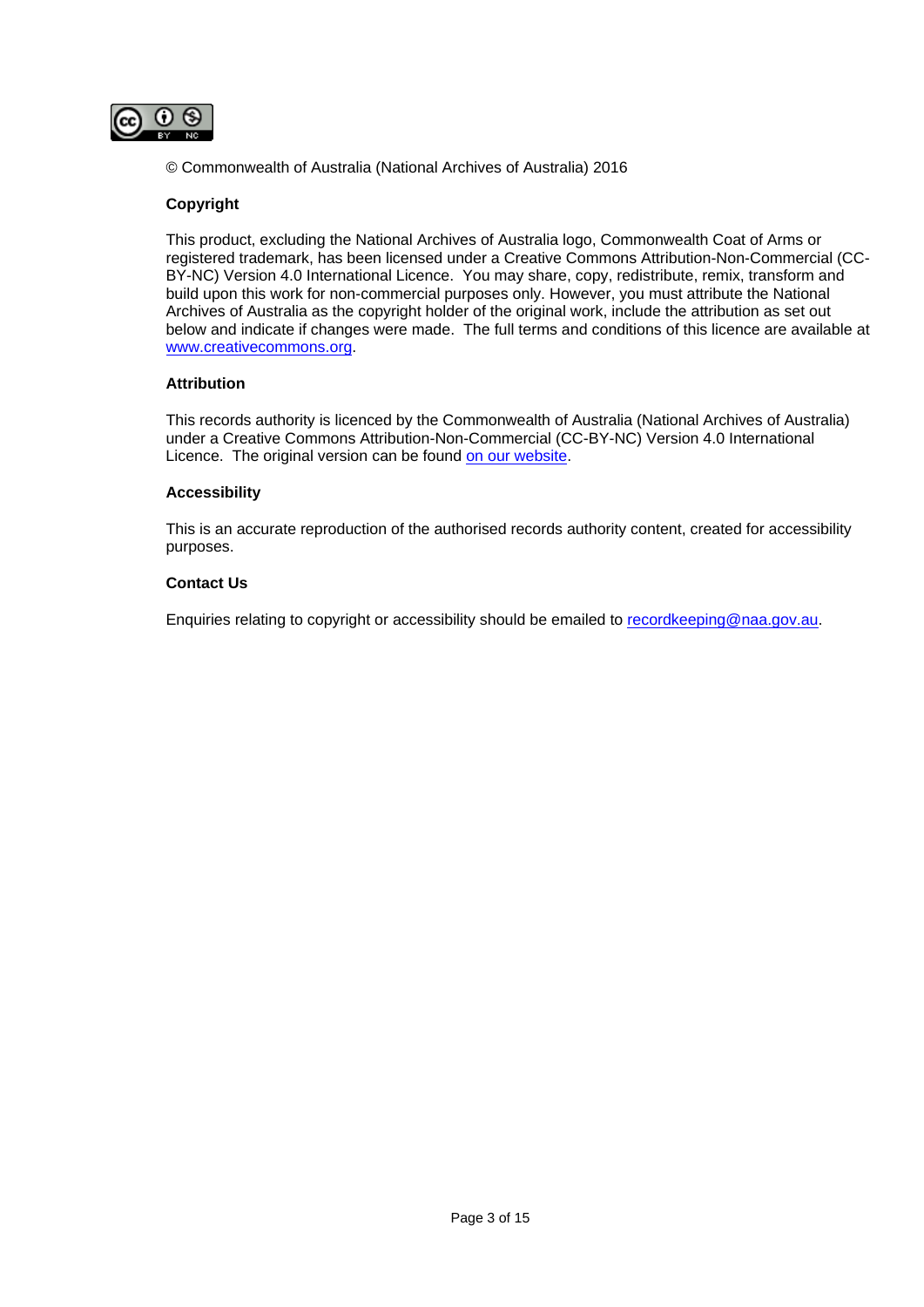### **CONTENTS**

|                                                               | 5  |
|---------------------------------------------------------------|----|
|                                                               |    |
|                                                               |    |
|                                                               |    |
| <b>PROTECTION OF AGENCY PERSONNEL AND PERSONNEL RECORDS 9</b> |    |
|                                                               |    |
|                                                               | 13 |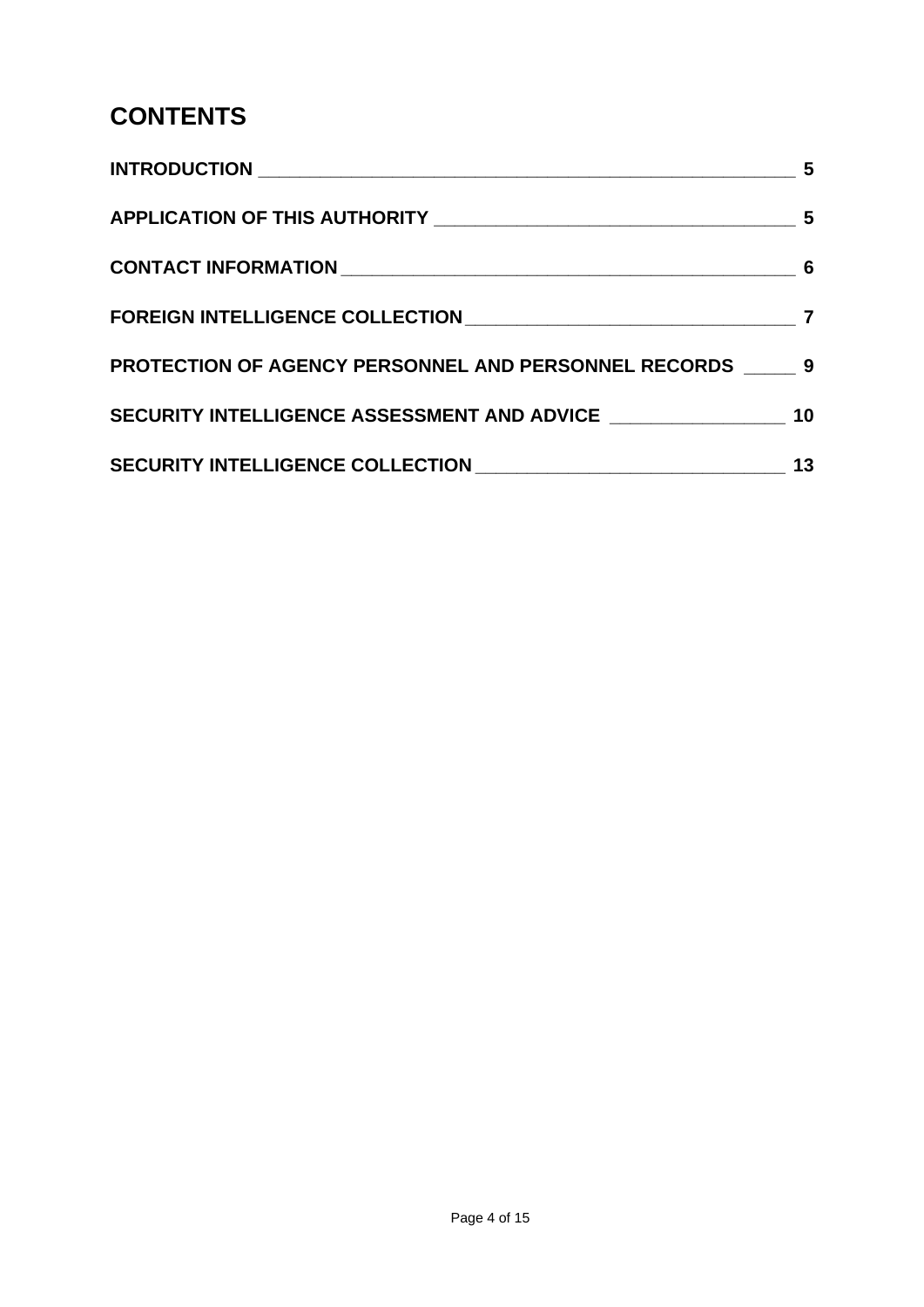### <span id="page-4-0"></span>**INTRODUCTION**

The Australian Security Intelligence Organisation (ASIO) and the National Archives of Australia have developed this Records Authority to set out the requirements for keeping or destroying records for the core business areas of Security Intelligence Collection, Security Intelligence Assessment and Advice, Foreign Intelligence Collection and Protection of Agency Personnel and Personnel Records. It represents a significant commitment on behalf of ASIO to the ongoing management of their records.

This authority is based on the identification and analysis of the business of ASIO. It takes into account the agency's legal and organisational records management requirements, and the interests of stakeholders, the agency and the National Archives of Australia.

The records authority sets out those records that need to be retained as national archives and specifies the minimum length of time that temporary records need to be kept. This authority gives ASIO permission under the *Archives Act 1983*, for the destruction of the temporary records described after the minimum retention period has expired. Retention periods for these temporary records are based on: an assessment of business needs; broader organisational accountability requirements; and community expectations, and are approved by the National Archives of Australia on the basis of information provided by the agency.

As changes in circumstances may affect future records management requirements, the periodic review of this authority is recommended. All amendments must be approved by the National Archives.

### <span id="page-4-1"></span>**APPLICATION OF THIS AUTHORITY**

- 1. This authority is to be used to determine how long records must be kept. Records are matched to the relevant core business and records class in the Authority.
	- Where the minimum retention period has expired and the records are not needed for agency business they should be destroyed as authorised in this Authority.
	- Records that have not reached the minimum retention period must be kept until they do and
	- Records that are identified as retain as national archives' are to be transferred to the National Archives of Australia for preservation.
- 2. This authority should be used in conjunction with general records authorities such as:
	- the Administrative Functions Disposal Authority (AFDA) and/or AFDA Express issued by the National Archives to cover business processes and records common to Australian Government agencies;
	- General Records Authority (31) for source (including original) records that have been copied, converted or migrated.
- 3. The normal administrative practice (NAP) provision of the *Archives Act 1983* gives agencies permission to destroy certain records without formal authorisation. This usually occurs where records are duplicated, facilitative or for short-term use only. NAP does not replace arrangements agreed to in this authority but can be used as a tool to assist in identifying records for destruction together with an agency's records authority or authorities, and with AFDA and AFDA Express. The National Archives recommends that agencies develop and implement a NAP policy. Advice and guidance on destroying records as a normal administrative practice and on how to develop an agency NAP policy is available from the National Archives' website at [www.naa.gov.au](http://www.naa.gov.au/)
- 4. Records that are reasonably likely to be needed as evidence in a current or future judicial proceeding or are subject to a request for access under the *Archives Act 1983*, the *Freedom of Information Act 1982* or any other relevant act must not be destroyed until the action has been completed.
- 5. Records subject to a disposal freeze must not be destroyed until the freeze has been lifted. Further information about disposal freezes and whether they affect the application of this authority is available from the National Archives website at [www.naa.gov.au](http://www.naa.gov.au/)
- 6. Where the method of recording information changes (for example from a manual system to an electronic system, or when information is migrated from one system to a new system) this authority can still be applied, providing the records document the same core business. The information must be accessible for the period of time prescribed in this authority. ASIO will need to maintain continuing access to the information, including digital information, for the periods prescribed in this records authority or until the information is transferred into the custody of the National Archives.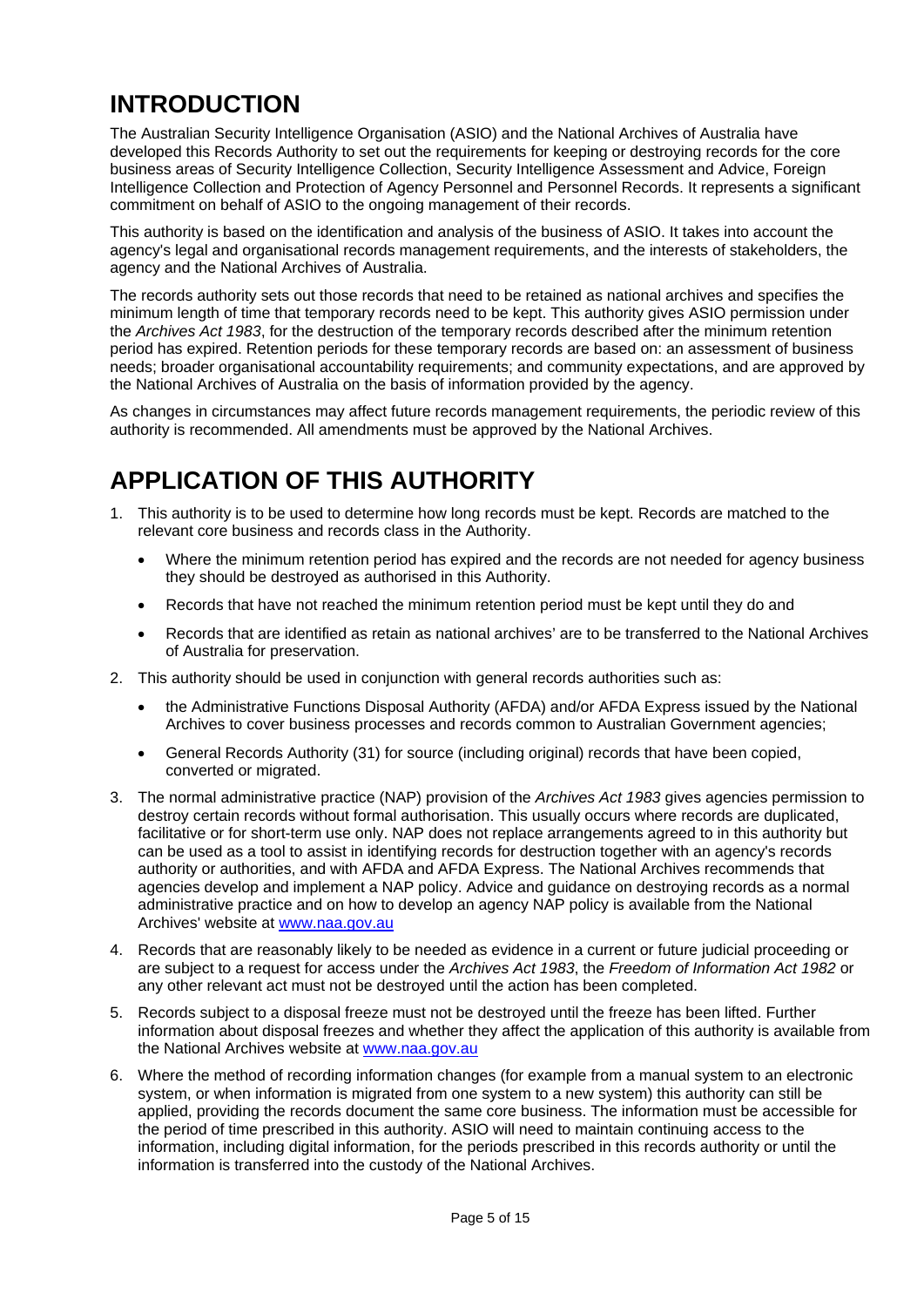- 7. In general, retention requirements indicate a minimum period for retention. ASIO may extend minimum retention periods if it considers that there is an administrative need to do so, without further reference to the National Archives. Where ASIO believes that its accountability will be substantially compromised because a retention period or periods are not adequate, it should contact the National Archives for review of the retention period.
- 8. Records in the care of agencies should be appropriately stored, managed and preserved. Agencies need to meet this obligation to ensure that the records remain authentic and accessible over time. Under Section 31 of the *Archives Act 1983*, access arrangements are required for records that become available for public access including those records that remain in agency custody.
- 9. Advice on how to use this authority is available from the ASIO records manager. If there are problems with the application of the authority that cannot be resolved, please contact the National Archives.

### <span id="page-5-0"></span>**CONTACT INFORMATION**

For assistance with this authority or for advice on other records management matters, please contact National Archives' Agency Service Centre.

Queen Victoria Terrace **Email:** [recordkeeping@naa.gov.au](mailto:recordkeeping@naa.gov.au) Parkes ACT 2600 Metal Control of the Website: [www.naa.gov.au](http://www.naa.gov.au/) PO Box 7425 Canberra Business Centre ACT 2610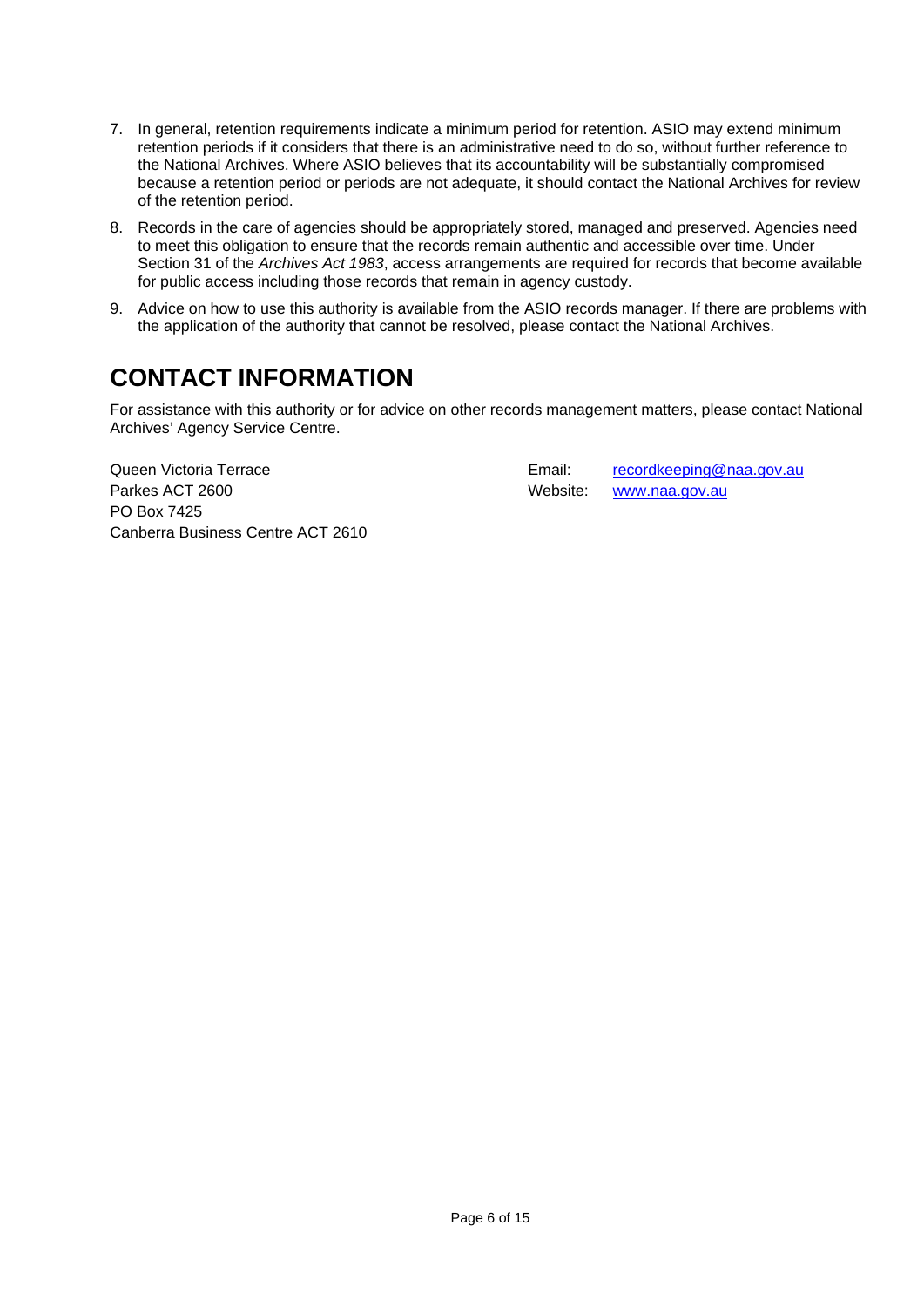#### <span id="page-6-0"></span>**FOREIGN INTELLIGENCE COLLECTION**

ASIO has the statutory authority to collect, under warrant, foreign intelligence in Australia in matters in relation to the defence of the Commonwealth or to the conduct of the Commonwealth's international affairs.

ASIO exercises its foreign intelligence collection powers at the request of the Minister for Foreign Affairs or the Minister for Defence and in collaboration with Australia's primary foreign intelligence collection agencies.

Includes:

- Collection requests under Ministerial warrant to collect intelligence within Australia;
- Provision of information and reports to the Minister following the exercise of the warrant; and
- Internal policies, guidelines, procedures relating to the exercise of warrants.

*For national security intelligence collection including specific investigations and operations, use SECURITY INTELLIGENCE COLLECTION.*

| <b>Class no</b> | <b>Description of records</b>                                                                                                                                                  | <b>Disposal action</b>                    |
|-----------------|--------------------------------------------------------------------------------------------------------------------------------------------------------------------------------|-------------------------------------------|
| 61108           | Records documenting the collection under warrant of foreign intelligence<br>within Australia including:                                                                        | Retain as<br>national archives            |
|                 | Ministerial warrants;<br>$\bullet$                                                                                                                                             |                                           |
|                 | Ministerial arrangements, guidelines, determinations and directions;<br>$\bullet$                                                                                              |                                           |
|                 | negotiation, development and monitoring of agreements, cooperative<br>$\bullet$<br>arrangements, conventions, and alliances developed or agreed to by<br>the agency;           |                                           |
|                 | related policy and procedures; and<br>$\bullet$                                                                                                                                |                                           |
|                 | logs and registers supporting collection activity.<br>$\bullet$                                                                                                                |                                           |
| 61109           | Warrants, excluding warrants covered in class 61108, and records<br>documenting the administration and authorisation of foreign intelligence<br>collection warrants including: | Destroy 150<br>years after last<br>action |
|                 | copies of foreign intelligence information (including supporting data,<br>$\bullet$<br>references and resources);                                                              |                                           |
|                 | warrant requests;<br>$\bullet$                                                                                                                                                 |                                           |
|                 | internal approvals;<br>٠                                                                                                                                                       |                                           |
|                 | legal reviews;<br>$\bullet$                                                                                                                                                    |                                           |
|                 | internal liaison for compliance and accuracy;<br>$\bullet$                                                                                                                     |                                           |
|                 | liaison and review with Attorney-General's Department;<br>$\bullet$                                                                                                            |                                           |
|                 | authorisation details;<br>$\bullet$                                                                                                                                            |                                           |
|                 | liaison with external agencies;<br>$\bullet$                                                                                                                                   |                                           |
|                 | facilitation of inspections by the Inspector-General of Intelligence and<br>Security;                                                                                          |                                           |
|                 | maintenance of the warrants register; and<br>$\bullet$                                                                                                                         |                                           |
|                 | warrant policy and procedures and related advice.<br>$\bullet$                                                                                                                 |                                           |
| 61110           | Records documenting                                                                                                                                                            | Destroy 5 years                           |
|                 | routine operational administrative tasks supporting the business; and                                                                                                          | after last action                         |
|                 | foreign intelligence collection activities other than those covered in<br>$\bullet$                                                                                            |                                           |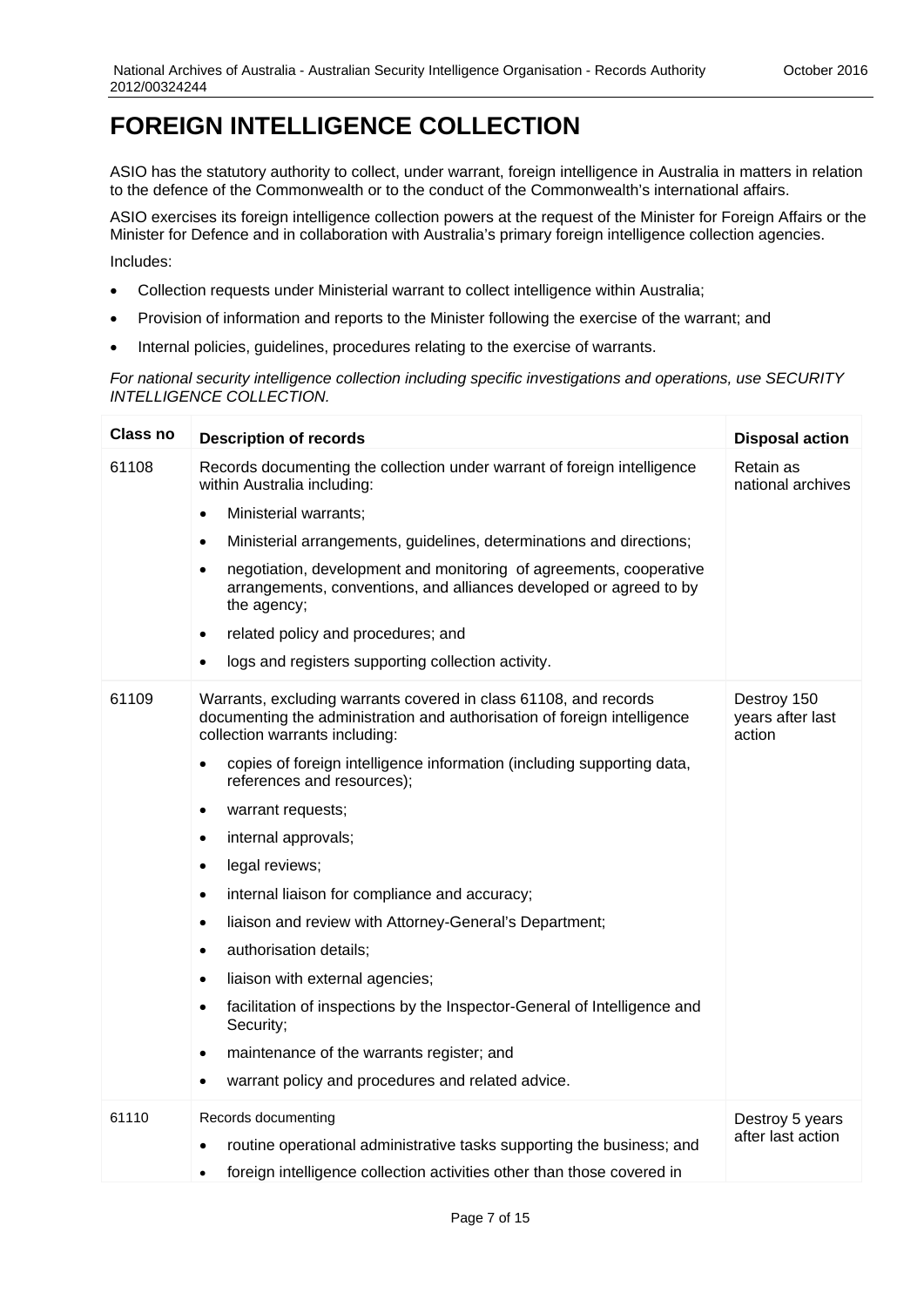| <b>Class no</b> | <b>Description of records</b> | <b>Disposal action</b> |
|-----------------|-------------------------------|------------------------|
|                 | classes 61108 and 61109.      |                        |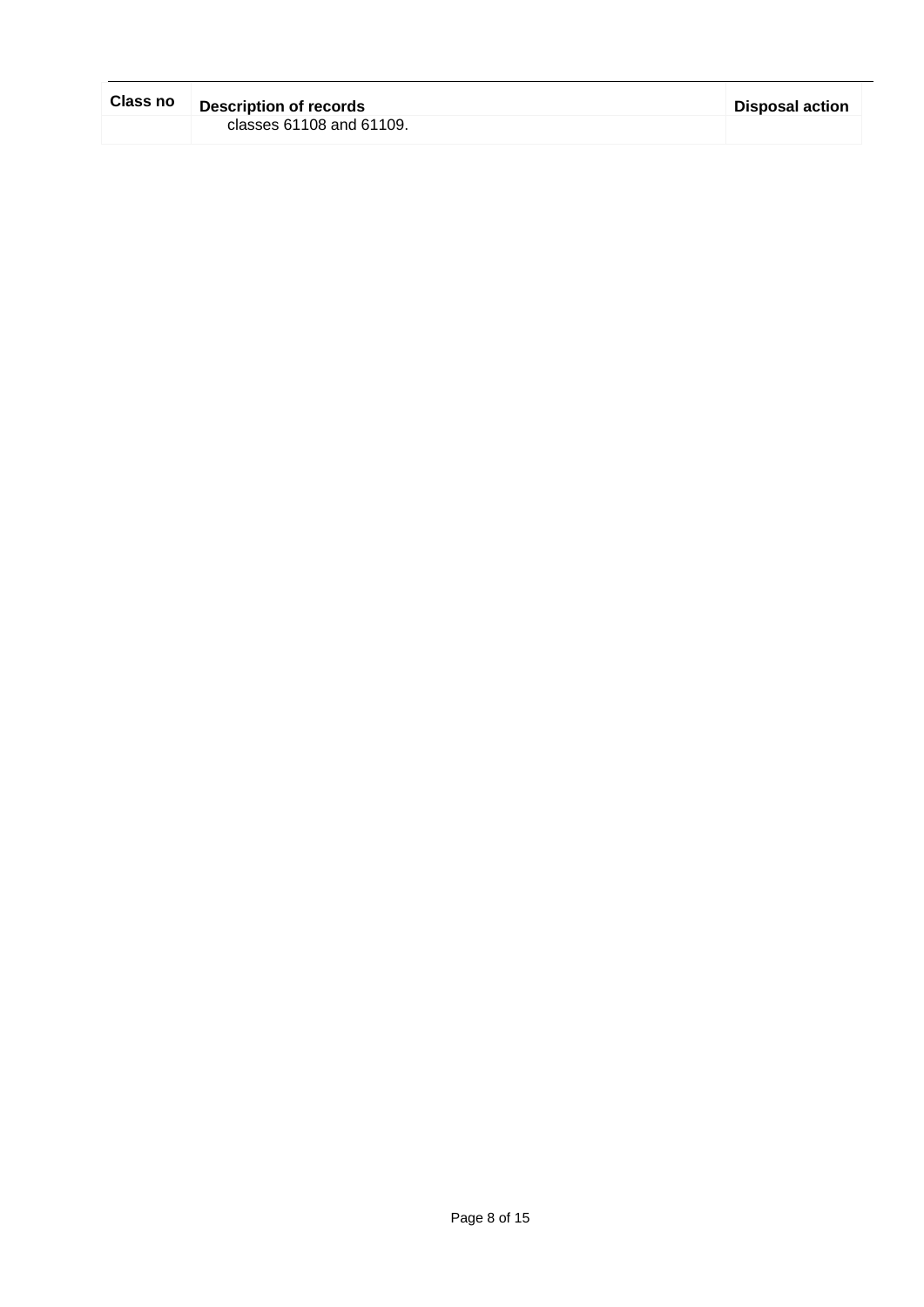#### <span id="page-8-0"></span>**PROTECTION OF AGENCY PERSONNEL AND PERSONNEL RECORDS**

The activities associated with managing agency personnel records and specialist support and protection services. Includes investigation and mitigation of harassment of agency personnel.

*For the administration of assumed identities, use SECURITY INTELLIGENCE COLLECTION*

*For any personnel administrative records not covered in this core business use AFDA/AFDA EXPRESS – PERSONNEL*

| <b>Class no</b> | <b>Description of records</b>                                                                                                                                                                                                                                                                                                         | <b>Disposal action</b>                    |
|-----------------|---------------------------------------------------------------------------------------------------------------------------------------------------------------------------------------------------------------------------------------------------------------------------------------------------------------------------------------|-------------------------------------------|
| 61111           | Records documenting the activities associated with agency personnel,<br>including personnel, recruitment and vetting records.                                                                                                                                                                                                         | Destroy 150<br>years after last<br>action |
| 61112           | Records documenting specialist personnel support and security services.                                                                                                                                                                                                                                                               | Destroy 20 years<br>after last action     |
| 61113           | Records documenting:<br>routine operational administrative tasks supporting the business; and<br>Protection of Agency Personnel and Personnel Records activities,<br>$\bullet$<br>other than those covered in classes 61111 and 61112, including<br>routine recruitment and vetting records of unsuccessful employment<br>applicants. | Destroy 5 years<br>after last action      |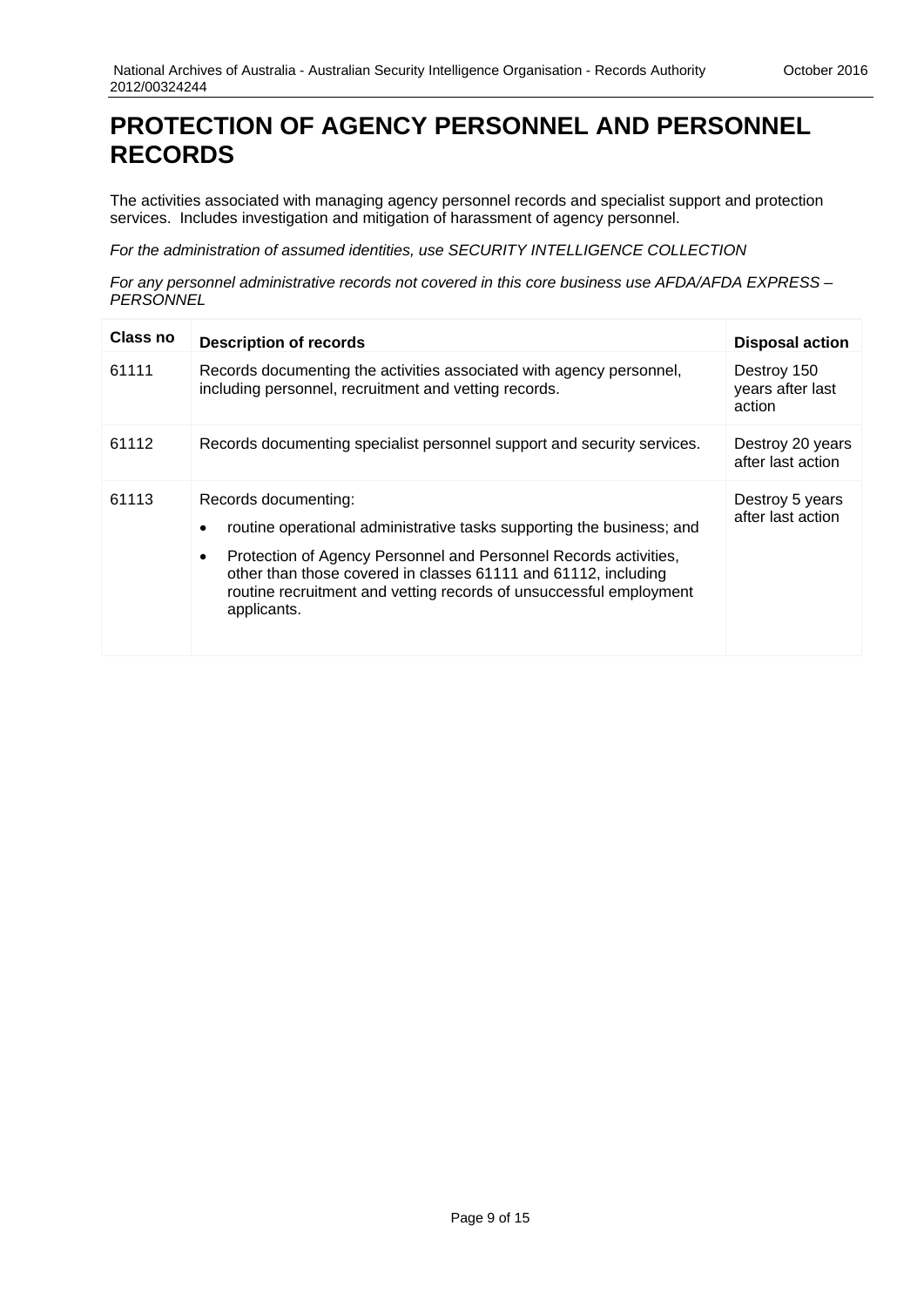#### <span id="page-9-0"></span>**SECURITY INTELLIGENCE ASSESSMENT AND ADVICE**

The activities associated with correlation, analysis and evaluation of security intelligence and the provision of advice provided to Ministers, government agencies, businesses and community groups on matters relating to the security of Australia, its people and its interests.

Includes analysis of intelligence and the provision of strategic and operational assessments and advice, eg security and threat assessments, visa security assessments, counter terrorism security assessments critical infrastructure assessments. Also includes advice relating to security for special events, cyber security, border integrity, counter-proliferation and counter-espionage.

Also includes security policy contributions, assessments of facilities, systems and people and the provision of mechanisms for government security-related decision-making in areas such as the granting of access to sensitive government information, restricted sites and sensitive goods.

Advice may relate to terrorism, politically motivated violence, espionage and foreign interference and include:

- advice in support of strategic security requirements, national security and policy development and implementation;
- risk reviews of nationally-vital, critical infrastructure;
- security certifications for government facilities;
- security equipment evaluations;
- visa assessments;
- training of security personnel;
- protection of information through the use of electronic monitoring and security equipment and techniques;
- security reviews;
- liaison and sharing of national security intelligence information with partners;
- advice relating to security access assessments for external agencies; and
- support for security related prosecutions and appeals.

| <b>Class no</b> | <b>Description of records</b>                                                                                                                                                                                                                                                                                                                                                                 | <b>Disposal action</b>         |
|-----------------|-----------------------------------------------------------------------------------------------------------------------------------------------------------------------------------------------------------------------------------------------------------------------------------------------------------------------------------------------------------------------------------------------|--------------------------------|
| 61104           | Records documenting intelligence and security advice and coordination<br>activities including:                                                                                                                                                                                                                                                                                                | Retain as<br>national archives |
|                 | those that establish precedents or lead to changes to legislation and<br>policy in relation to the security of Australians and Australian interests;                                                                                                                                                                                                                                          |                                |
|                 | Ministerial arrangements, guidelines, determinations and directions<br>$\bullet$<br>issued to the agency;                                                                                                                                                                                                                                                                                     |                                |
|                 | advice, briefings, policy contributions, instructions, security and threat<br>$\bullet$<br>assessments and other security intelligence information products and<br>reports (including supporting data, references and resources) provided<br>to Ministers, Leader of the Opposition, parliamentary committees,<br>customer and partner agencies, community groups and foreign<br>governments; |                                |
|                 | strategic security plans and formal reports documenting related<br>٠<br>developments, decisions and actions;                                                                                                                                                                                                                                                                                  |                                |
|                 | cooperation and liaison activities with partner agencies high-level<br>٠<br>conferences, conventions or consultations dealing with intelligence and<br>security analysis and advice, where the conference is hosted by the<br>agency or where the agency is the Australian representative;                                                                                                    |                                |
|                 | internal and external reviews of security intelligence analysis and<br>٠<br>advice programs;                                                                                                                                                                                                                                                                                                  |                                |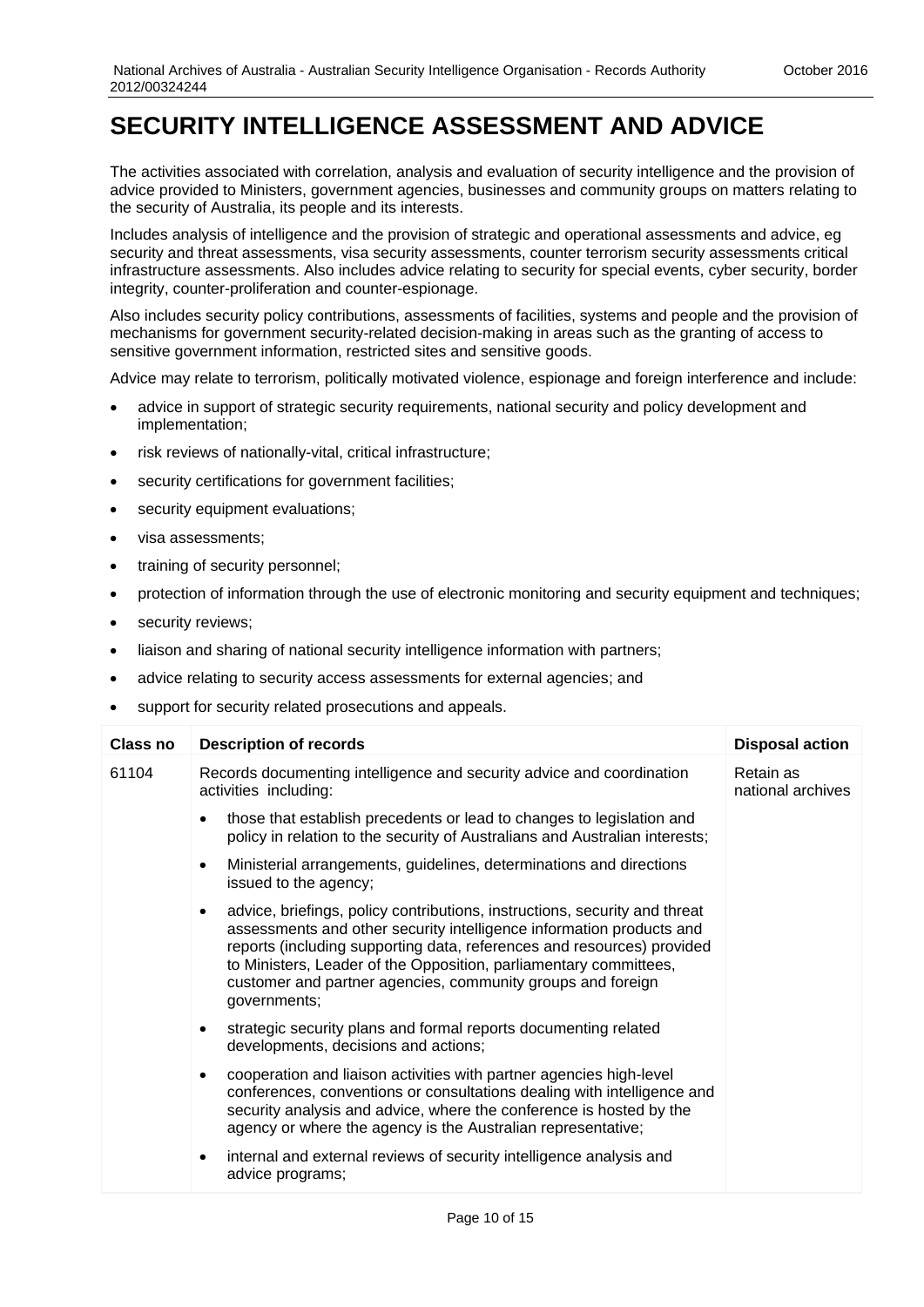| <b>Class no</b> | <b>Description of records</b>                                                                                                                                                                                                                                                                                                                               | <b>Disposal action</b>                    |
|-----------------|-------------------------------------------------------------------------------------------------------------------------------------------------------------------------------------------------------------------------------------------------------------------------------------------------------------------------------------------------------------|-------------------------------------------|
|                 | negotiation, development and monitoring of agreements, cooperative<br>$\bullet$<br>arrangements, conventions, and alliances developed or agreed to by<br>the agency;                                                                                                                                                                                        |                                           |
|                 | evaluation of the performance of government agencies against their<br>$\bullet$<br>assigned counter-terrorism priorities, objectives and requirements;                                                                                                                                                                                                      |                                           |
|                 | evaluation, certification, endorsement and provision of facilities,<br>$\bullet$<br>equipment, systems and technology;                                                                                                                                                                                                                                      |                                           |
|                 | evaluation, certification, and endorsement of critical infrastructure,<br>$\bullet$<br>government agencies, private companies and special events with high<br>security threat exposure;                                                                                                                                                                     |                                           |
|                 | identification and application of risk review and vulnerability<br>$\bullet$<br>assessment standards and methodologies;                                                                                                                                                                                                                                     |                                           |
|                 | agency committees and task forces developing and implementing<br>$\bullet$<br>policies, standards and systems for national critical infrastructure<br>committees and forums where the agency has overall responsibility for<br>making major decisions or provides significant advice or is the<br>Commonwealth's main representative or plays a major role; |                                           |
|                 | evidence provided to support prosecutions and other forms of review,<br>$\bullet$<br>including appeals, relating to security assessment decisions;                                                                                                                                                                                                          |                                           |
|                 | information provision and liaison relating to significant Australian<br>$\bullet$<br>business assets overseas;                                                                                                                                                                                                                                              |                                           |
|                 | internal policy relating to security assessments and information and<br>advice to industry.                                                                                                                                                                                                                                                                 |                                           |
| 61105           | Records documenting the preparation and/or provision of security related<br>information and security advice to government and industry sectors<br>including:                                                                                                                                                                                                | Destroy 150<br>years after last<br>action |
|                 | internally retained advice, briefings, policy contributions, instructions,<br>$\bullet$<br>security assessments and other security intelligence information<br>products and reports (including supporting data, references and<br>resources);                                                                                                               |                                           |
|                 | complex security assessments relating to access to sensitive<br>٠<br>government information;                                                                                                                                                                                                                                                                |                                           |
|                 | liaison with governments and industry to ensure information and advice<br>$\bullet$<br>meets their security needs; and                                                                                                                                                                                                                                      |                                           |
|                 | training programs and related materials developed internally and<br>٠<br>delivered to agency and partner agency staff.                                                                                                                                                                                                                                      |                                           |
| 62230           | Records documenting the preparation and/or provision of security related<br>information and security advice to government and industry sectors<br>(covering supporting data, references and resources) including, but not<br>limited to:                                                                                                                    | Destroy 80 years<br>after last action     |
|                 | Security assessments relating to access to sensitive government<br>information;                                                                                                                                                                                                                                                                             |                                           |
|                 | Security assessments relating to visa or citizenship applications; and<br>$\bullet$                                                                                                                                                                                                                                                                         |                                           |
|                 | Security assessments relating to access to security controlled places or<br>substances.                                                                                                                                                                                                                                                                     |                                           |
|                 | Excludes assessments covered in classes 61104-61107                                                                                                                                                                                                                                                                                                         |                                           |
| 61106           | Records documenting activities associated with the provision of intelligence                                                                                                                                                                                                                                                                                | Destroy 15 years                          |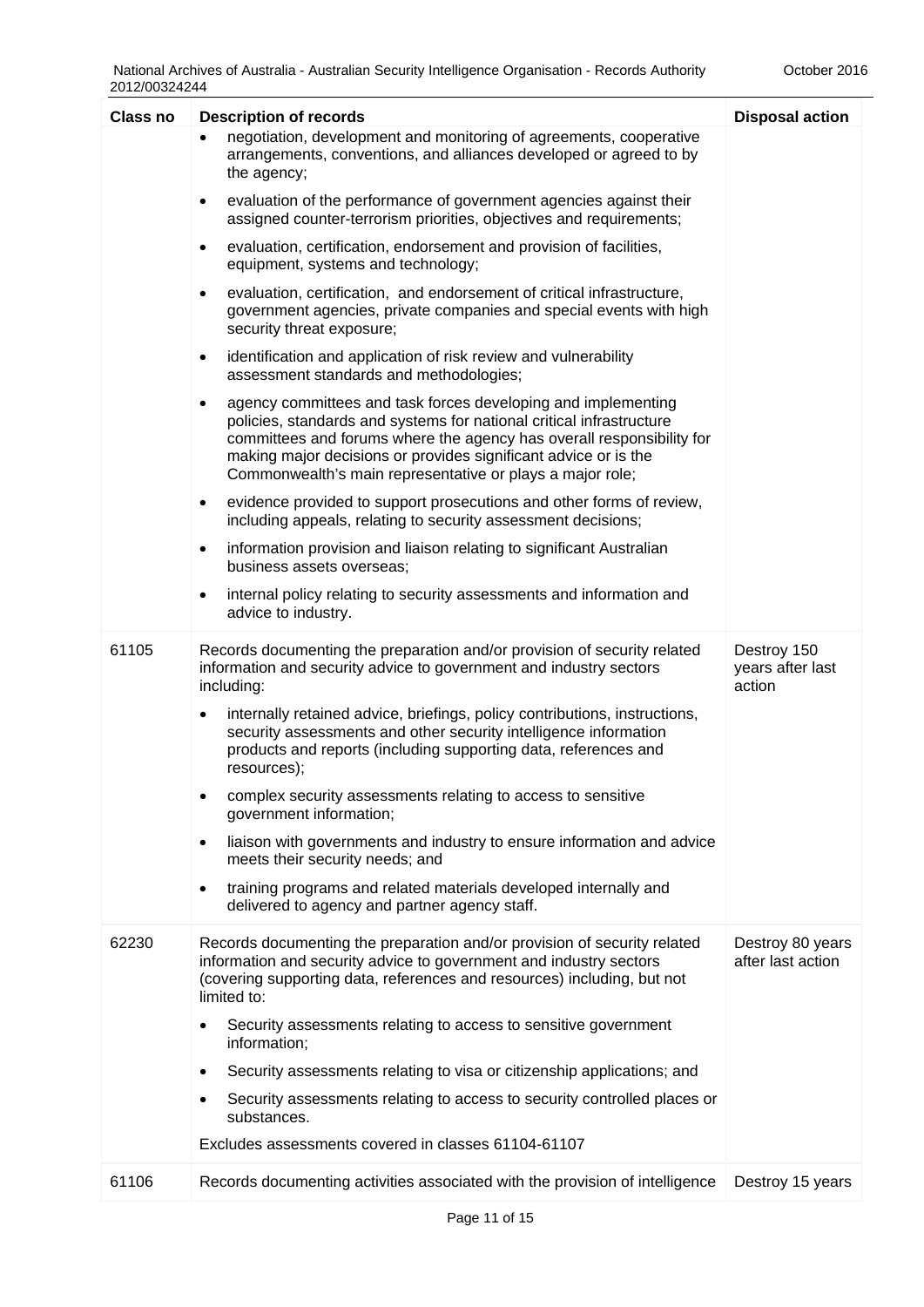| <b>Class no</b> | <b>Description of records</b>                                                                                                                                                                            | <b>Disposal action</b> |
|-----------------|----------------------------------------------------------------------------------------------------------------------------------------------------------------------------------------------------------|------------------------|
|                 | and security advice including:                                                                                                                                                                           | after last action      |
|                 | security and threat assessments;<br>$\bullet$                                                                                                                                                            |                        |
|                 | assessments and other reports on threats to critical infrastructure;<br>٠                                                                                                                                |                        |
|                 | publication of guidelines, newsletters and technical notes;<br>$\bullet$                                                                                                                                 |                        |
|                 | liaison with government departments, private industry and community<br>groups;                                                                                                                           |                        |
|                 | development and testing of security protection evaluation processes;<br>٠                                                                                                                                |                        |
|                 | internal advice, guidelines, procedures and instructions;<br>٠                                                                                                                                           |                        |
|                 | operational/business plans, routine reports documenting internal<br>$\bullet$<br>developments, decisions and actions;                                                                                    |                        |
|                 | negotiation, development and monitoring of agreements;<br>٠                                                                                                                                              |                        |
|                 | internal conferences, forums, conventions or consultations;<br>٠                                                                                                                                         |                        |
|                 | activities supporting assessment and advice related committees and<br>task forces:                                                                                                                       |                        |
|                 | internal reviews of security intelligence analysis and advice programs,<br>$\bullet$<br>services and operations; and                                                                                     |                        |
|                 | training programs and related materials developed internally and<br>delivered to government and private industry personnel in the selection<br>and use of endorsed security products.                    |                        |
| 61107           | Records documenting:                                                                                                                                                                                     | Destroy 5 years        |
|                 | routine operational administrative tasks supporting the business; and<br>$\bullet$                                                                                                                       | after last action      |
|                 | security intelligence assessment and advice activities, other than those<br>٠<br>covered in the classes 61104 to 61106 and 62230, including visa<br>applications advice and routine vetting assessments. |                        |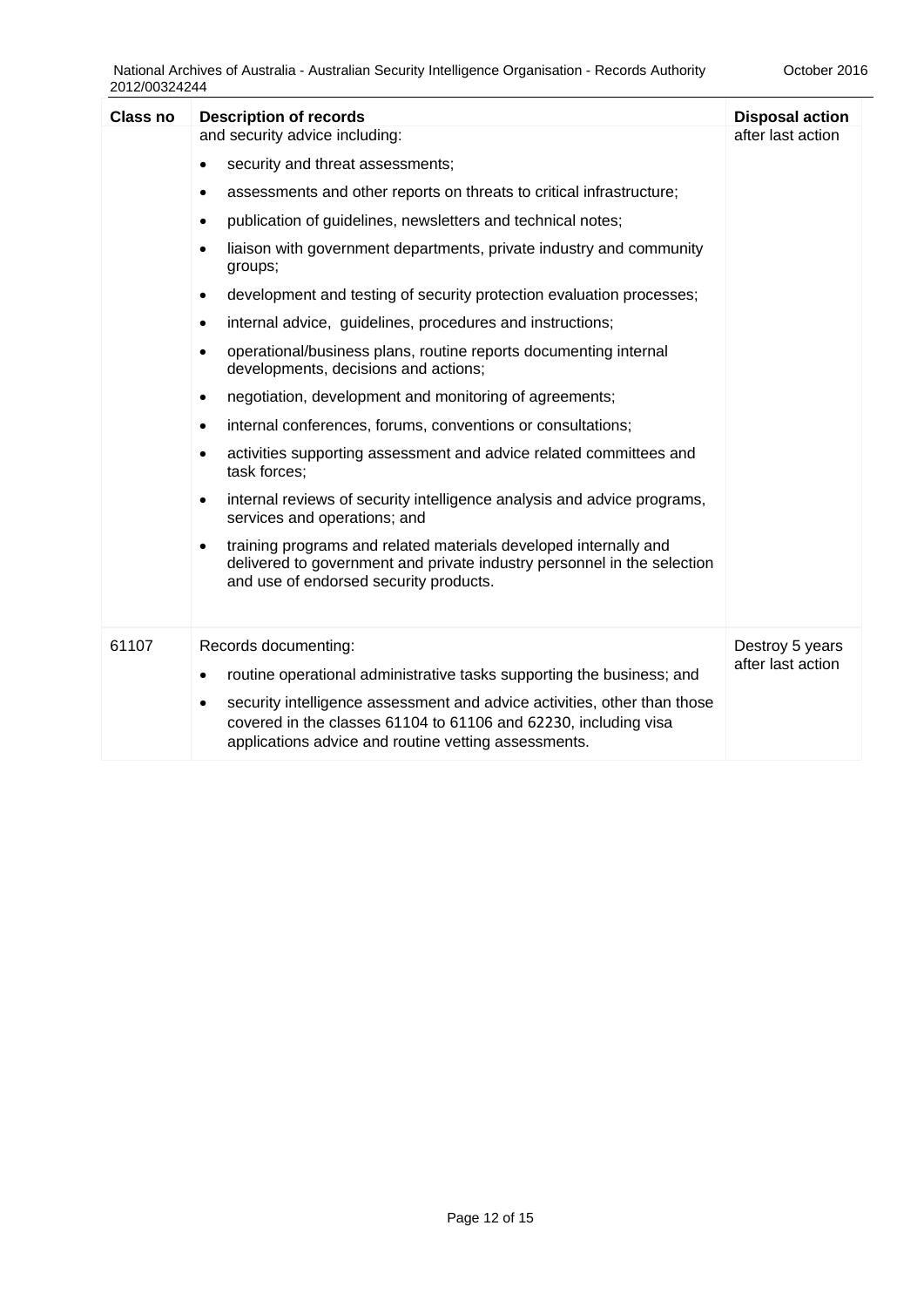#### <span id="page-12-0"></span>**SECURITY INTELLIGENCE COLLECTION**

The activities associated with the collection of intelligence relating to security threats to protect Australia, its people and its interests. This includes the capabilities required to effectively identify, monitor and investigate such threats in areas including border protection, counter-terrorism, counter-intelligence, counter-espionage, foreign interference, defections, cyber terrorism and espionage activity, special events, violent protests and counter-proliferation.

Includes all-source security intelligence collection, complex tactical investigations, research and development of technical equipment and engagement with national and international partners in compliance with legislation and government policy.

Including:

- collection of intelligence through a wide range of means, including human sources, surveillance and technical and telecommunications operations;
- investigations and operations based on collected intelligence, leads and possible threats to security;
- development of networks and engagement with partner agencies, individuals, groups and organisations in Australia and overseas;
- field work, surveillance, technical collection and interceptions;
- development of supporting techniques, technologies and equipment;
- visa investigations;
- monitoring of cyber activity;
- securing of warrants and other authorisations;
- development of specialised staff skills;
- specialised agency facilities, techniques and technologies, guidelines and procedures;
- security and protection of investigatory evidence, including evidence collected under warrant; and
- provision of information for use as evidence in support of litigation by the Commonwealth, including evidentiary certificates and related appeals.

*For intelligence and security advice and assessments use SECURITY INTELLIGENCE ASSESSMENT AND ADVICE.*

| For the collection of foreign intelligence under warrant use FOREIGN INTELLIGENCE COLLECTION. |  |
|-----------------------------------------------------------------------------------------------|--|
|-----------------------------------------------------------------------------------------------|--|

| <b>Class no</b> | <b>Description of records</b>                                                                                                                                                                                 | <b>Disposal action</b> |
|-----------------|---------------------------------------------------------------------------------------------------------------------------------------------------------------------------------------------------------------|------------------------|
| 61098           | Records documenting security intelligence collection activities including:                                                                                                                                    | Retain as              |
|                 | those that establish precedents or lead to changes to legislation and<br>policy in relation to the security of Australians and Australian interests;                                                          | national archives      |
|                 | collection in compliance with national intelligence priorities and<br>objectives;                                                                                                                             |                        |
|                 | Ministerial arrangements, guidelines, determinations and directions<br>$\bullet$<br>issued to the agency;                                                                                                     |                        |
|                 | threat intelligence collection requests, collection tasking, data collecting,<br>$\bullet$<br>monitoring where there is a likelihood of significant harm or related<br>controversy;                           |                        |
|                 | agency committee and task force meetings that consider matters<br>$\bullet$<br>relating to security intelligence collection;                                                                                  |                        |
|                 | committees where the agency has overall responsibility for making<br>$\bullet$<br>major decisions in relation to collection activities or is the<br>Commonwealth's main representative or plays a major role; |                        |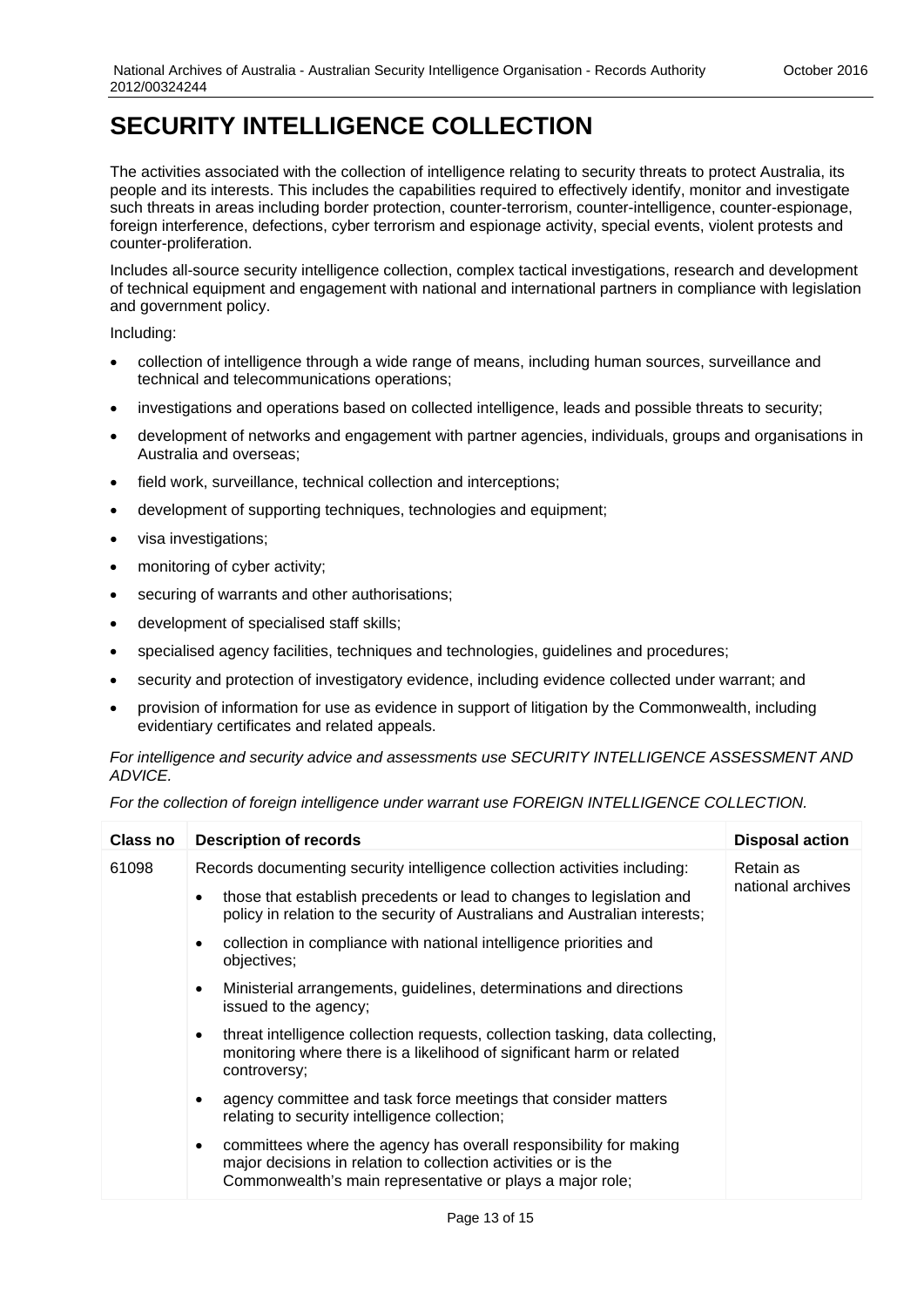| <b>Class no</b> | <b>Description of records</b>                                                                                                                                                                              | <b>Disposal action</b>          |
|-----------------|------------------------------------------------------------------------------------------------------------------------------------------------------------------------------------------------------------|---------------------------------|
|                 | addresses and briefing sessions including agenda, briefing information,<br>proceedings, talking points;                                                                                                    |                                 |
|                 | negotiation, development and monitoring of agreements, cooperative<br>$\bullet$<br>arrangements, conventions, and alliances developed or agreed to by<br>the agency;                                       |                                 |
|                 | cooperation and liaison activities with partner agencies;<br>$\bullet$                                                                                                                                     |                                 |
|                 | related policy and procedures;<br>$\bullet$                                                                                                                                                                |                                 |
|                 | development and application of security intelligence equipment,<br>$\bullet$<br>facilities, systems and technology;                                                                                        |                                 |
|                 | field inquiries, investigations, telecommunications interception and<br>$\bullet$<br>operations activities including reports, certifications and authorisations<br>and other evidence of the action taken; |                                 |
|                 | investigations of individuals, groups and organisations no longer of<br>$\bullet$<br>security interest;                                                                                                    |                                 |
|                 | authorisations including Ministerial Authorisations and Director-General<br>$\bullet$<br>Authorisations;                                                                                                   |                                 |
|                 | liaison with legal advisors and provision of evidence to support litigation<br>$\bullet$<br>and appeals;                                                                                                   |                                 |
|                 | interactions with individuals, groups and organisations of interest;<br>$\bullet$                                                                                                                          |                                 |
|                 | management of defections;<br>$\bullet$                                                                                                                                                                     |                                 |
|                 | logs and registers supporting collection activity; and<br>$\bullet$                                                                                                                                        |                                 |
|                 | response to recommendations of external reviews.<br>٠                                                                                                                                                      |                                 |
| 61099           | Warrants, excluding warrants covered in class 61098, and records<br>documenting the administration and authorisation of warrants including:                                                                | Destroy 150<br>years after last |
|                 | warrant requests;<br>$\bullet$                                                                                                                                                                             | action                          |
|                 | internal approvals;<br>٠                                                                                                                                                                                   |                                 |
|                 | legal reviews;                                                                                                                                                                                             |                                 |
|                 | internal liaison for compliance and accuracy;<br>٠                                                                                                                                                         |                                 |
|                 | liaison and review with Attorney-General's Department;<br>٠                                                                                                                                                |                                 |
|                 | authorisation details;<br>٠                                                                                                                                                                                |                                 |
|                 | liaison with external agencies;<br>٠                                                                                                                                                                       |                                 |
|                 | facilitation of inspections by the Inspector-General of Intelligence and<br>Security;                                                                                                                      |                                 |
|                 | maintenance of the warrants register; and<br>٠                                                                                                                                                             |                                 |
|                 | warrant policy and procedures and related advice.                                                                                                                                                          |                                 |
| 61100           | Records documenting the administration of assumed identities. Including:                                                                                                                                   | Destroy 80 years                |
|                 | all supporting documentation;<br>$\bullet$                                                                                                                                                                 | after last action               |
|                 | liaison with external agencies;<br>٠                                                                                                                                                                       |                                 |
|                 | authorisation requests;                                                                                                                                                                                    |                                 |
|                 | signed authorisations;                                                                                                                                                                                     |                                 |
|                 | cancellation of authorisations;                                                                                                                                                                            |                                 |